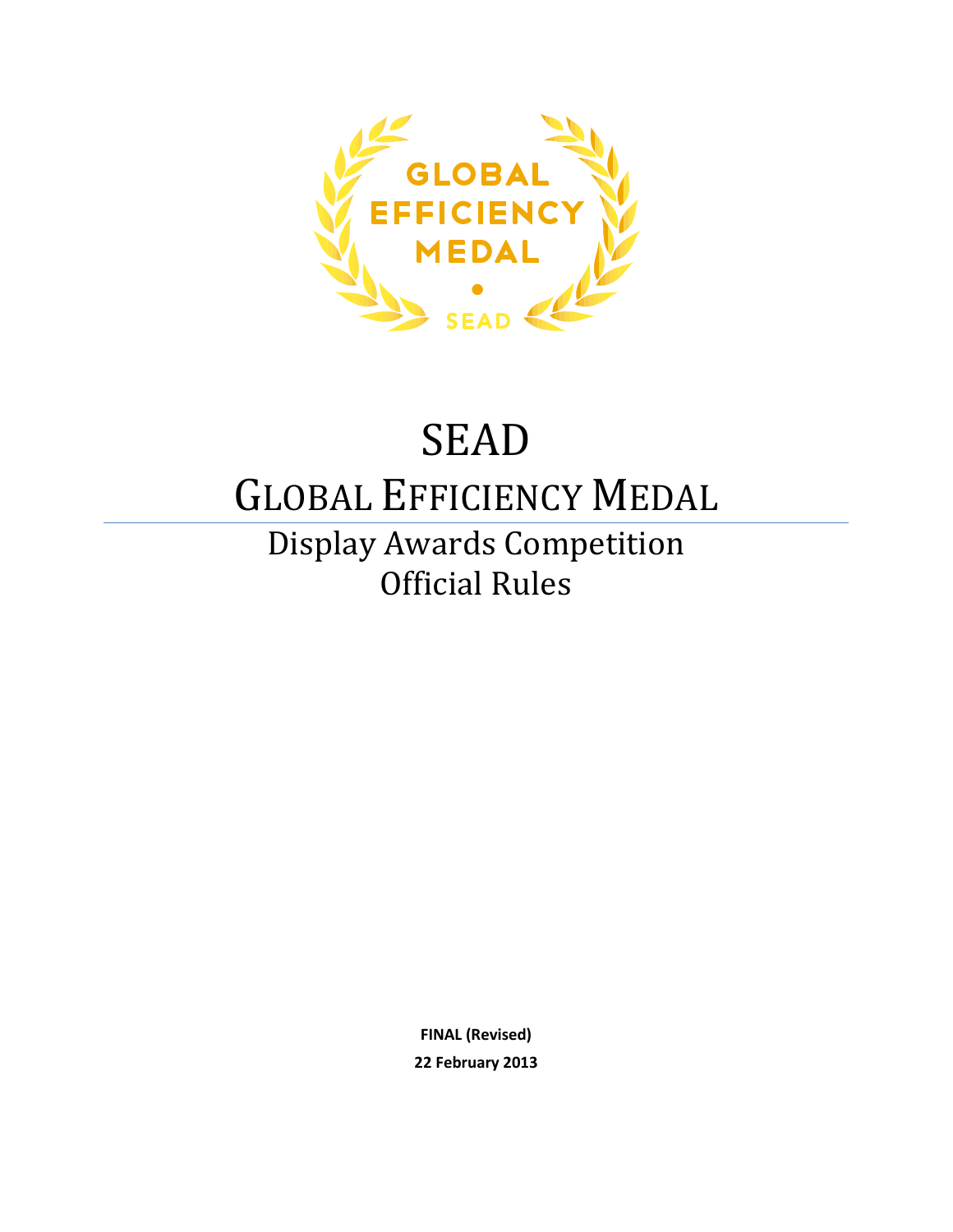## **SUPER-EFFICIENT EQUIPMENT AND APPLIANCE DEPLOYMENT (SEAD™) INITIATIVE 2013 DISPLAY AWARDS COMPETITION OFFICIAL RULES**

#### **1. Description.**

The Super-efficient Equipment and Appliance Deployment ("SEAD") Initiative Global Efficiency Medal competition (the "Competition") seeks to transform the global market for efficient equipment and appliances. As a Clean Energy Ministerial initiative, SEAD seeks to leverage high-level political dialogue to advance on-the-ground appliance and equipment efficiency efforts. SEAD unveiled plans for the first international competition to recognize the most efficient appliances in the world at the second Clean Energy Ministerial in April 2011. The first SEAD Global Efficiency Medals were awarded to energyefficient flat-panel televisions on 1 October 2012. The 2013 competitions will focus on computer monitors and electric motors; subsequent rounds will cover different product categories. The awards will enhance buyers' ability to differentiate and choose among products on the basis of their energy efficiency. The Collaborative Labeling and Appliance Standards Program ("CLASP") serves as the Administrator for the Competition.

#### **RULES FOR DISPLAY COMPETITION**

#### **2. Who Should Apply?**

(a) Manufacturers,

or

l

(b) Resellers (private labelers)

of commercially-available and emerging technology computer display products (the "Products"<sup>1</sup>) are invited to submit applications ("Applicants"). All Applicants are responsible for their entries.

#### **3. What are the Award Categories?**

The Competition will recognize the most energy efficient Products in two categories (individually a "Category," collectively, the "Categories"):

<sup>&</sup>lt;sup>1</sup> Eligible Products include Computer Monitors as defined in the Version 6.0 ENERGY STAR Product Specification for Displays. A Computer Monitor is a commercially-available product with a display screen and associated electronics, often encased in a single housing, that as its primary function displays visual information from (1) a computer, workstation or server via one or more inputs (e.g., VGA, DVI, HDMI, DisplayPort, IEEE 1394, USB), (2) external storage (e.g., USB flash drive, memory card), or (3) a network connection. Computer Monitors display a computer's user interface and open programs, allowing the user to interact with the computer, typically using a keyboard and mouse. For purposes of the Competition, Computer Monitors must have a diagonal screen size greater than 15 inches and a pixel density greater than 5000 pixels per square inch,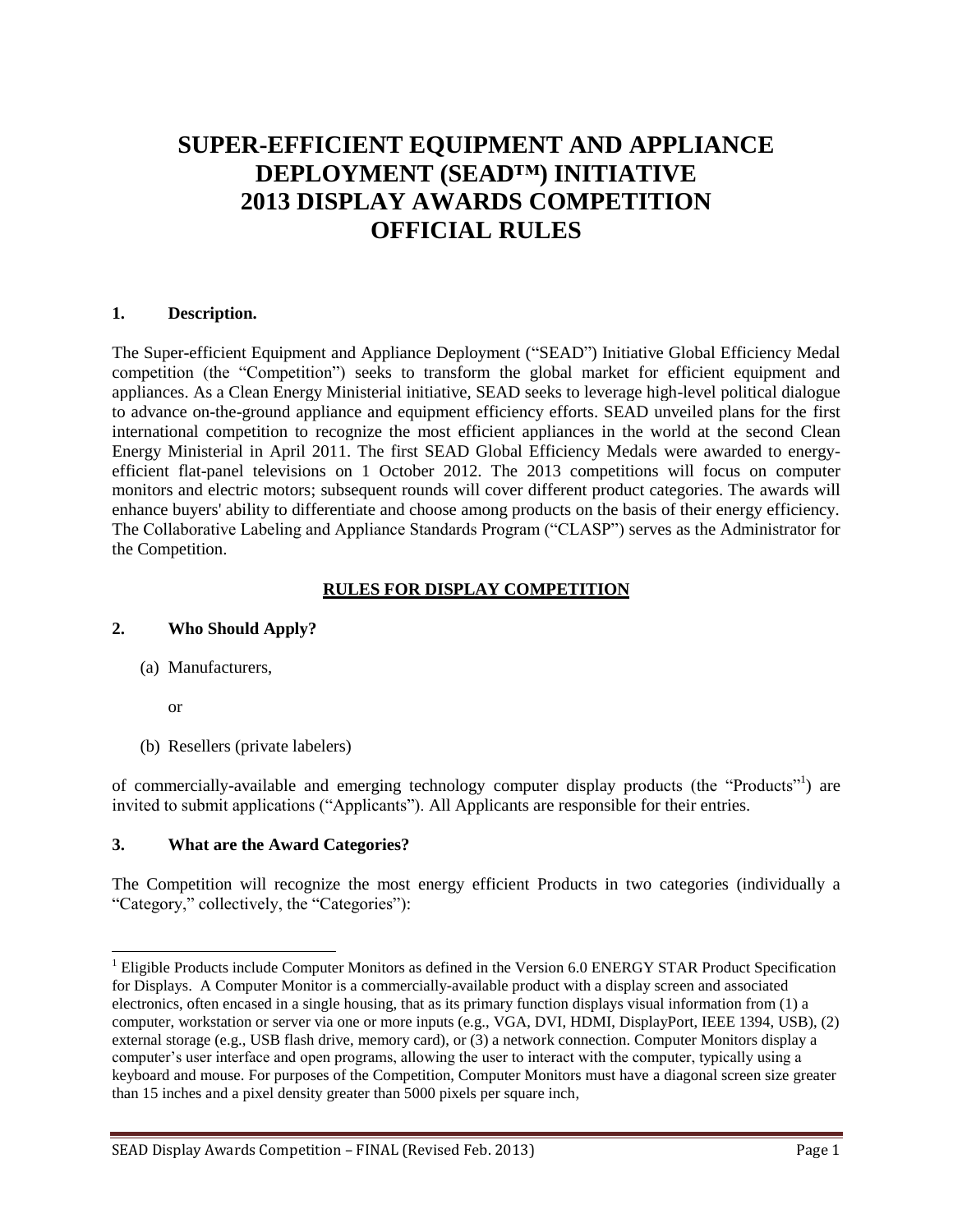- 1) Products that are currently commercially available, further divided into;
	- (a) Four geographic regions,

and

- (b) One international category.
- 2) Emerging technology Products planned for mass production within two  $(2)$  years<sup>2</sup>.
- A. Commercially Available Product Category:

Applicants are invited to nominate their Products that are offered for sale (regardless of location of manufacturer) in three (3) Product size categories consisting of small, medium, and large in one or more of four (4) geographic regions consisting of Australia<sup>3</sup>, the European Region<sup>4</sup>, India<sup>5</sup> and North America<sup>6</sup> (collectively, the "Regions").

Product size categories are defined in Table 1. Products must satisfy both the Nominal Diagonal Screen Size, the Minimum Resolution, and the Minimum Maximum-Luminance criteria in order to be eligible for an award in a particular size category.

| Table 1: Size Categories, Minimum Resolution, and Minimum Maximum-Luminance Requirements for |  |  |
|----------------------------------------------------------------------------------------------|--|--|
| <b>Commercially Available Products</b>                                                       |  |  |

|                                                    | <b>Small Category</b>           | <b>Medium Category</b>         | <b>Large Category</b> |
|----------------------------------------------------|---------------------------------|--------------------------------|-----------------------|
| Nominal Diagonal<br>Screen Size $(d)$ <sup>7</sup> | 15 inches $\leq d < 20$ inches  | 20 inches $\leq d < 23$ inches | $d > 23$ inches       |
| <b>Minimum Resolution</b>                          | 1.04 megapixels                 | 1.44 megapixels                | 2.07 megapixels       |
| Maximum<br>Luminance                               | 200 cd/m <sup>2</sup> or higher |                                |                       |

The best performer in each size category among all of the Regions will be declared an "International Winner" for the size category. A total of fifteen (15) awards, twelve (12) Region and three (3) International winners (collectively, the "Winners") will be granted in the Commercially Available Product category.

Switzerland, Norway, Iceland and Liechtenstein.

<sup>&</sup>lt;sup>2</sup> Failure to meet these criteria may foreclose Applicants from future Competitions.

<sup>&</sup>lt;sup>3</sup> For purposes of this Competition, limited to Australia

<sup>&</sup>lt;sup>4</sup> For purposes of this Competition, the European Region consists of all EU27 countries and the EFTA-countries

<sup>&</sup>lt;sup>5</sup> For purposes of this Competition, limited to India

<sup>&</sup>lt;sup>6</sup> For purposes of this Competition, limited to the United States and Canada

 $\frac{7}{1}$  This information is included in the table for informational purposes only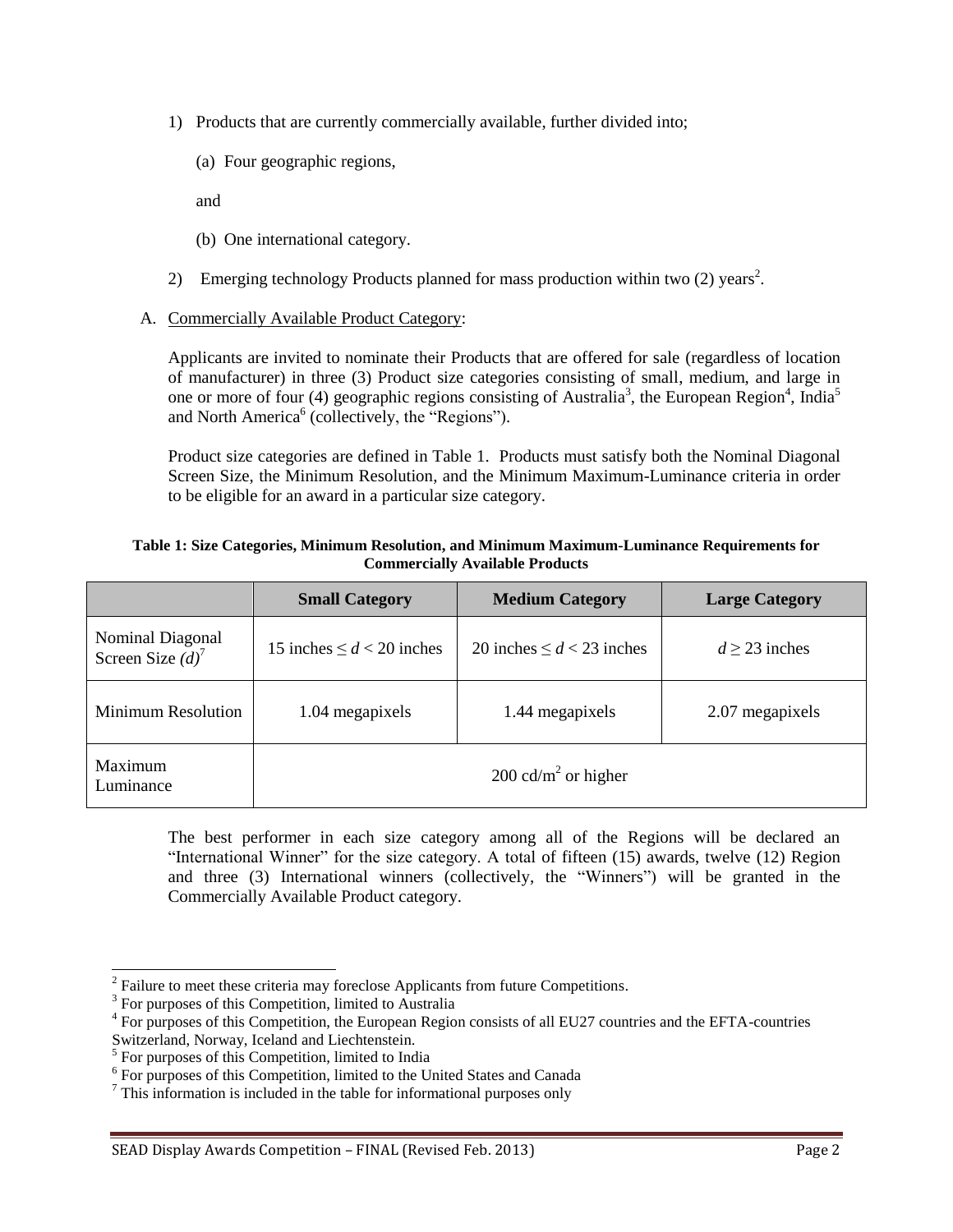Applicants may nominate Products for consideration in any Region, regardless of the location of the manufacturer of the Product, provided that the Region sales/availability requirements are satisfied for each Product nominated. For example, a Product manufactured in Japan and sold globally may be entered in any and all Regions.

Applicants may nominate only a single Product model for each of the 4 Region award categories. All models nominated for a Region award will be considered for the International award, so an Applicant need only nominate Products at the Region award level.

#### B. Emerging Technology Product Category:

Applicants are invited to nominate their emerging-technology Products for an international award for this Category. This Category is intended for models of Products planned for mass production that will be offered for sale within two (2) years of the end of the Competition Period (as defined below). One (1) International Winner may be granted in the Emerging Technology Product Category.

At the time of application, an Applicant shall identify the significant design feature(s) of the Product that improves the Product's energy efficiency. Such information shall be treated as confidential by the Administrator.

The Administrator reserves the right not to grant an Award in this Category for any reason and in its sole discretion (e.g., if no Product model application in this Category achieves a materially significant on-mode power consumption improvement over Products currently on the market).

#### **4. Competition Period.**

The Competition begins at 12:00:01 a.m. Eastern Time ("ET") on 7 January 2012 and ends at 11:59:59 p.m. ET on 31 March 2013 ("Competition Period"). All applications must be received in accordance with these Official Rules during the Competition Period to be eligible to win an award. All subsequent applications will be deemed void and not eligible to enter or win. Administrator's computer is the official time keeping device for this Competition.

#### **5. How to Enter.**

- A. Declaration of Performance. Applicants must enter the Competition by submitting a completed Declaration of Performance (*see* Attachment A incorporated in these Official Rules by reference) for each nominated model of their Product in a Region via email to the Administrator at [awards@superefficient.org.](mailto:awards@superefficient.org) The information submitted on the Declaration of Performance shall include:
	- (a) a binding declaration and representation of the Product model's maximum power consumption during on-mode<sup>8</sup> such that  $all$  model units of the Product available for sale will consume power in on-mode that is less than or equal to the reported value. Performance claims shall not represent average Product performance or best possible Product performance. Rather, the declaration must set forth the worst-case performance values such that each unit of the Product model will meet the stated power performance values regardless of variations in manufacturing and materials tolerances. For reporting

 $\overline{a}$  $8$  As defined in IEC 62087, Ed. 3.0, Clause 11.6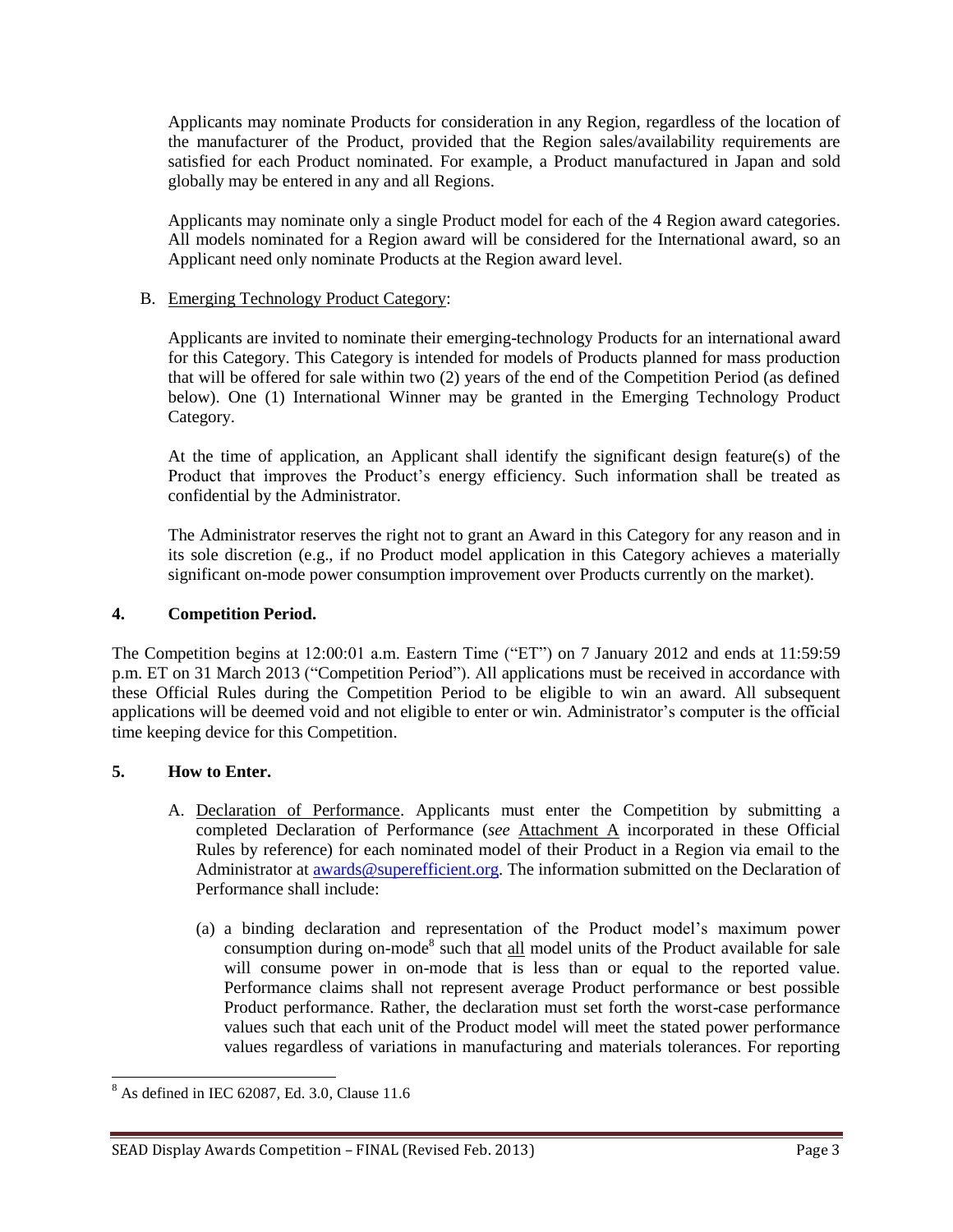purposes for the Competition, all power values shall be reported to the nearest 0.001 W. All dimensional values shall be reported to the nearest 0.01 cm or 0.01 inch;

and

- (b) a binding declaration and representation that the number of units of the model of a Product available for purchase in the specified Region exceeds the minimum threshold specified therein<sup>9</sup>.
- B. Other Application Information. All other information on the application form must be completed or the application will be deemed void. Applicant agrees to cooperate with the Administrator to supply other information regarding the Product requested by Administrator or the application will be deemed void. The Administrator shall have the right to place an application in another Region, size or Category in its discretion. By submitting an application, all Applicants agree to be bound by these Official Rules. Participation in the Competition is at the sole and absolute discretion of Administrator. All applications, including Declarations of Performance, shall become the sole property of Administrator and will not be returned to Applicants. Applicants agree and acknowledge that other than design improvements in the Emerging Technology Product Category, the applications do not contain any confidential or trade secret information and may be disclosed in whole or in part and Applicant's acknowledge and agree that the Administrator may publish the application forms to the public. Although the Administrator retains the right to disclose information upon its discretion, the Administrator has no intention to disclose information about nominated products that do not win an award.

#### **6. Selection of Regional and International Award Winners.**

A. Method for Evaluating Performance. The primary metric for evaluating Product performance in the Competition shall be power consumption per unit screen area during normal "on" mode (i.e., W/cm<sup>2</sup> or W/in<sup>2</sup>). The conditions and procedures for measuring this performance are described in the Test Method for the Version 6.0 ENERGY STAR Product Specification for Displays (the "Test Method"). The relevant test procedures in the Test Method form the basis for testing in all of the participating Regions. The Administrator will use the on-mode power consumption and screen area values set forth in the Declarations of Performance to identify potential winning Product models in each Region for each Category. In the event that two Products claim equivalent efficiencies across all declared values, the Winner will be determined by comparative testing of the competing nominated Products. In circumstances where the independent testing facility is able to measure significant differences between the Products on values that affect efficiency, the more efficient Product will be declared the Winner. In circumstances where the independent testing is inconclusive, the Products will be declared as joint Winners.

Regardless of whether a Product model has the lowest on-mode power consumption per unit area in the Category for a Region, no award will be made if a Product model consumes more than 0.50

<sup>&</sup>lt;sup>9</sup> For the Commercially Available Category, Applicant must have plans to ship at least the following number of units of a Product model in the Region of nomination: Australia: 5,000 units, India: 5,000 units, North America: 50,000 units, the European Region: At least 5,000 units in one country or 20,000 units across all EU27 and EFTA-countries. Applicant may define the shipment period, not exceeding 12 months, and may provide a start date for the shipment period between 1 January 2013 and 1 September 2013. Applicant is required to provide a shipment plan and expected period of shipment of the nominated product model in the Declaration of Performance (*see* Attachment A incorporated in these Official Rules by reference).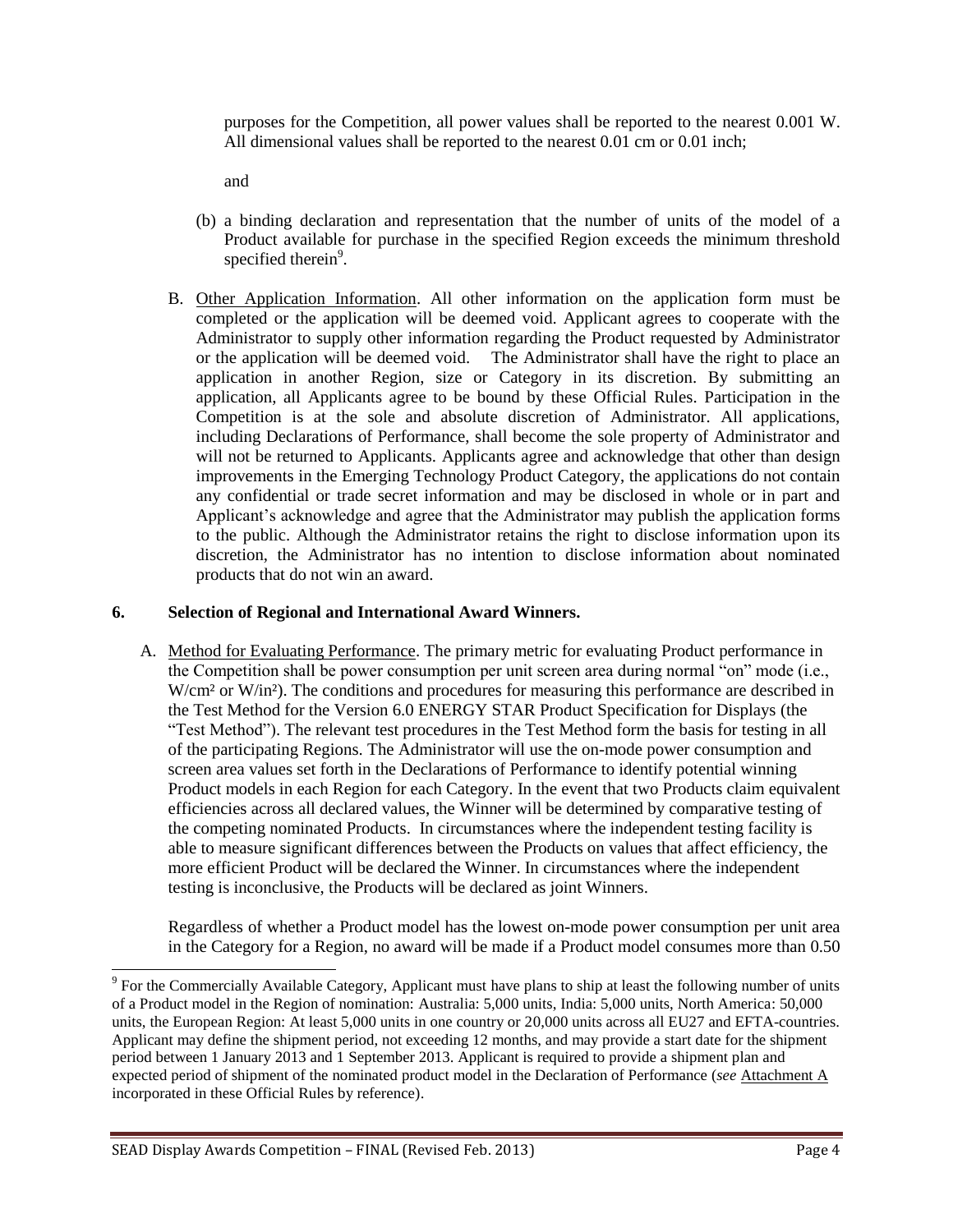Watts plus any applicable Power Allowances in "sleep mode" (i.e. passive standby) when measured per the Test Method.<sup>10</sup>

- B. Submitting Product for Verification Testing. For potential Winners in the Commercially Available Category, the Administrator will submit a notice to the Applicant using the contact information supplied by the Applicant requesting that the Applicant provide sample Product within fifteen (15) business days of being notified by the Administrator for verification testing using one of the following procedures:
	- (a) Applicant shall provide to the Administrator a list of 50 recent sales to retail outlets, including the serial numbers for the units, so the sample Products for verification can be obtained from one of those retail outlets as selected by the Administrator or its agents. Potential Winner shall arrange and pay all costs for transportation of test samples from a retail outlet to the test facility of the Administrator's choosing, and agree to provide acceptable crediting arrangements to the retail store

or

l

(b) If Applicant does not have 50 units of a Product model at retail outlets, it shall provide the Administrator details of the location of and serial numbers for at least 50 units of the subject Product model, from different Product batches in existing warehouse stock, from which the Administrator shall select two (2) samples for verification testing. Potential Winner shall then arrange and pay all costs for transportation of test samples of the selected Product model from warehouse stock to the test facility of Administrator's choosing; or

In the event that neither of the foregoing sample acquisition options is feasible, the potential Winner shall submit an alternative proposal to the Administrator for obtaining Product samples, which the Administrator may accept or reject in its sole discretion.

C. Verification Testing Procedures. Presumed winners will be responsible for providing two sample products for each potential award-winning product model for verification testing. Applicants are responsible for only the costs of supplying and transporting the sample products to the appropriate test facility. Verification testing costs will be paid for by participating SEAD governments.

Administrator may in its sole discretion disqualify any Applicant that fails to comply with the foregoing requirements and deadlines. Selection of the testing organization shall be in the sole discretion of the Administrator. If testing samples of the Products are visibly damaged during shipment, the laboratory shall document the damage with pictures. The laboratory shall promptly notify the Administrator of such damage to a sample, and the Administrator shall arrange with the Applicant for the provision of a replacement sample pursuant to the procedures previously described herein.

For verification testing, one of the two (2) samples of Product will be selected randomly and used for the verification testing. The second sample may be used for verification testing upon occurrence of one of the following: (1) If the initial test sample is damaged, the second sample shall be used for verification testing; (2) If the first sample fails to verify the Applicant's claims,

<sup>&</sup>lt;sup>10</sup> See *Schedule 1: Testing* for information regarding Power Allowances for additional product functionalities in "Sleep Mode."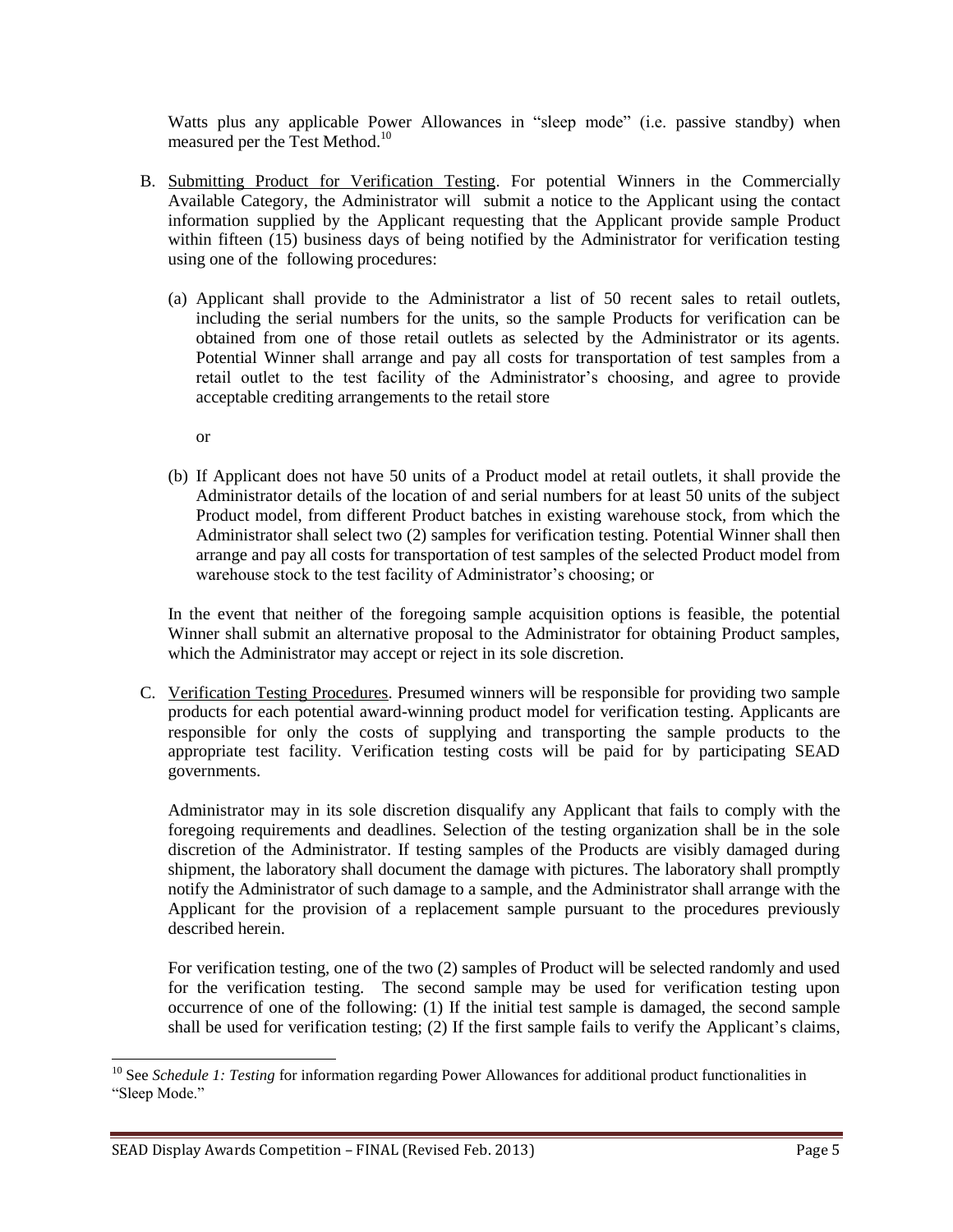the second sample will be used to conduct a second test, provided the performance demonstrated by the first test is not more than 102% of the Applicant's claimed power performance. If the initial sample is damaged and the second sample fails to pass verification, a third sample will be procured as described herein.

While Administrator and/or the testing organization may decide to return Product model samples, Administrator shall have no obligation to return any Product model samples. The verification testing procedures are located at Schedule 1 to these Official Rules and are incorporated by reference. If the verification tests confirm the information submitted in the Declaration of Performance, in the sole discretion of Administrator, then the Region and International Winners shall be finalized and announced.

If the verification testing does not support the Declaration of Performance, and the actual tested on-mode power consumption per unit area of the Product model is greater than the stated maximum on-mode power consumption per unit area for runner-up Product model in the Category, the tested Product model shall be rejected or re-tested in the sole discretion of the Administrator, the Applicant shall be so notified, and the foregoing testing process for the runnerup Product model in a category shall be repeated. In the event two or more Product models in a Category provide the same power performance as confirmed by verification testing, Administrator shall have the right to grant more than one Award in a Category in its sole discretion. The Product model with the lowest on-mode power consumption per unit area in the Commercially Available Category across all Regions shall also be granted the International Award for each size Product.

#### **7. Awards**.

The following Awards will be granted in this Competition:

- a) A total of fifteen (15) Winners will be selected in the Commercially Available Product Category.
	- i. One Winner in each Product size category (small, medium and large) will be selected in each Region.
	- ii. One International Winner will be selected in each size category from the Region Winners.
- b) One (1) International Winner will be selected in the Emerging Technology Product Category.

Awards may not be given if in the Administrator's sole discretion, an insufficient number of applications were received. In its sole discretion, the Administrator may award more than one Winner in a Category. The Administrator anticipates that all Winners will be announced in 1 September 2013. All Winners will be required to attend an awards ceremony at a date and location to be announced by the Administrator.

#### **RULES FOR ALL PRODUCT COMPETITIONS**

#### **8. Award Restrictions.**

Applicants and Winners acknowledge that the "SEAD" mark and all other intellectual property regarding the Competition (collectively, the "SEAD IP") are owned by the Administrator. Applicants and Winners agree not to challenge or seek to register any intellectual property associated with the Competition. Winners will be granted a limited personal license to the SEAD IP to advertise and promote the award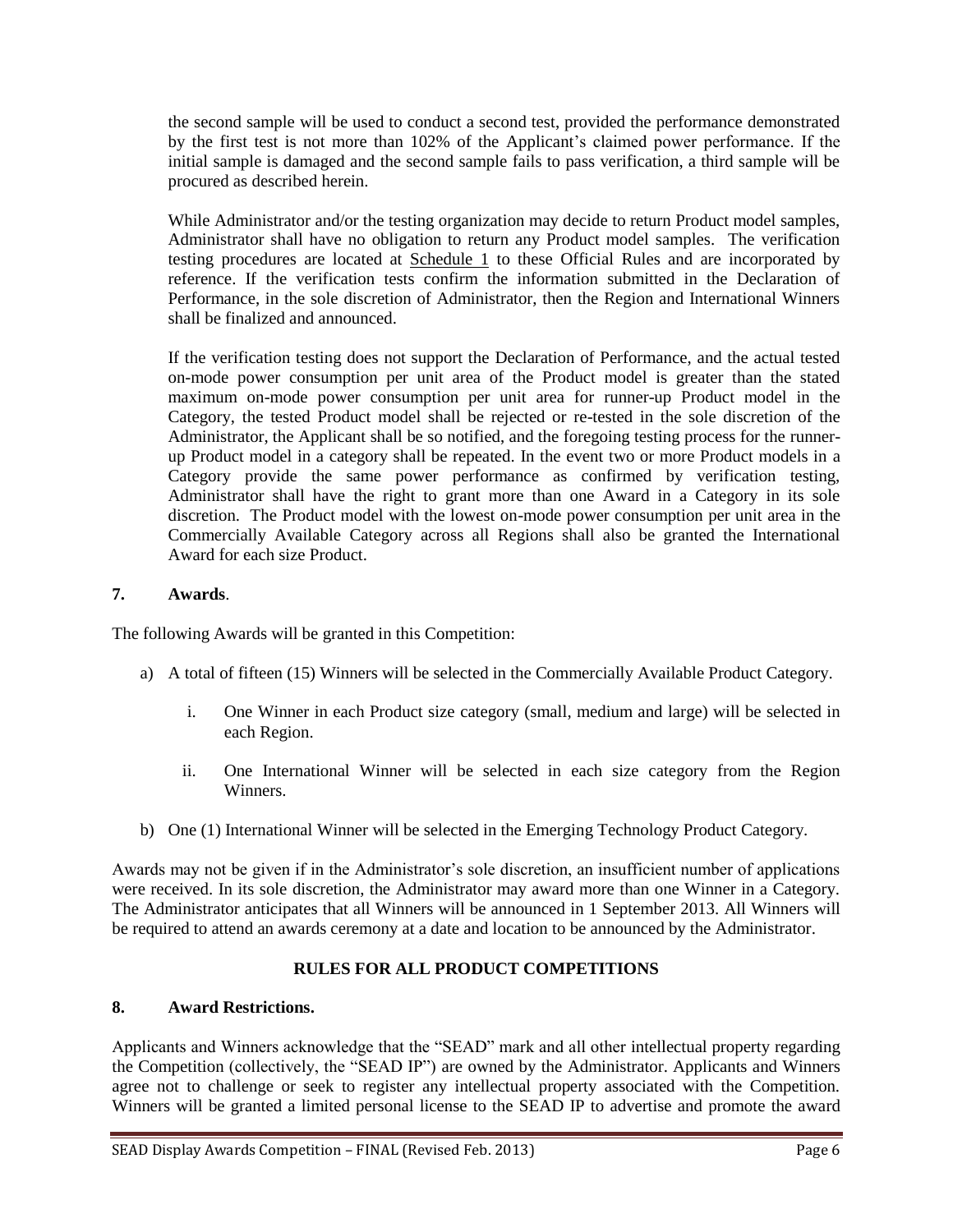granted to the specific model of their Product for one year from the date of award. All use of the SEAD IP must be in compliance with the guidelines published by Administrator from time to time on the superefficient.org website and attached to these Official Rules and incorporated by reference. Winners agree not to use the SEAD IP or make any mention of winning an award that is not consistent with these guidelines, and to immediately cease all inconsistent use upon notice by Administrator. Winners may only promote that an award pertains to the specific model winning an award, and may not state or imply that the award applies to other Product models of a Winner. Winners may not use the SEAD IP to state or imply that the Administrator or any other entity or person associated with the Competition endorse or are affiliated with the Winner or its Products.

#### **9. Publicity.**

Except where and as may be prohibited by law, participation in the Competition constitutes express permission of an Applicant for the Administrator (and those acting pursuant to the authority of the Administrator) to use each Applicant's name and application for the Competition in advertising, trade, and publicity purposes for the SEAD program and the Competition in all forms of media now known or hereafter discovered or devised, worldwide, in perpetuity, without further notice, review or approval, or compensation.

#### **10. General Conditions.**

By participating in the Competition, each Applicant fully and unconditionally agrees to and accepts these Official Rules and the decisions of the Administrator, which are final and binding in all respects. By participating in the Competition, each Applicant waives any right to claim ambiguity in these Official Rules. An Applicant is not a Winner until it has fully complied with these Official Rules. The Administrator reserves the right, in its sole and absolute discretion, to cancel, terminate, modify, extend, or suspend the Competition (in whole or in part) should non-authorized intervention, fraud, or other causes corrupt or affect the administration, security, fairness, or proper conduct of the Competition. In such case, the Administrator may grant awards from all eligible applications received for the Competition prior to and/or after (if appropriate) the action taken by Administrator or via some other means determined by Administrator in its sole and absolute discretion to be fair, appropriate and consistent with these Official Rules. Administrator reserves the right to disqualify any Applicant it determines, in its sole and absolute discretion, is or is attempting or intending to: (a) tamper with any aspect of the operation of the Competition, (b) defraud the Competition, (c) undermine the legitimate operation of the Competition by cheating, deception, or other unfair playing practices, (d) annoy, abuse, threaten, or harass any other participants, the Administrator, or representatives of SEAD, or (e) act in violation of these Official Rules. In such event, the Administrator reserves the right (in addition to disqualification of such Applicant) to seek damages from any such Applicant to the fullest extent permitted by law. The Administrator's failure to enforce any provision of these Official Rules shall not constitute a waiver of that provision. Any entity that enters the Competition through means not permitted by these Official Rules is subject to disqualification. The Administrator is not required to respond to questions about the Competition.

#### **11. General Release and Waiver of Claims.**

By entering this Competition, each Applicant hereby releases the Administrator, SEAD, and all of their respective parents, subsidiaries, affiliates, advertising agencies, and all of their respective directors, officers, governors, employees, shareholders, and agents (collectively, the "Releasees") from: (i) any and all liability, loss, harm, damage, cost, expense, or claims, including third party claims based on publicity and/or privacy rights, defamation, and intellectual property associated with the Applicant or Winner's participation in this Competition, any award associated with this Competition, and/or use or misuse of any award in connection with this Competition, including, but not limited to, all reasonable counsel fees and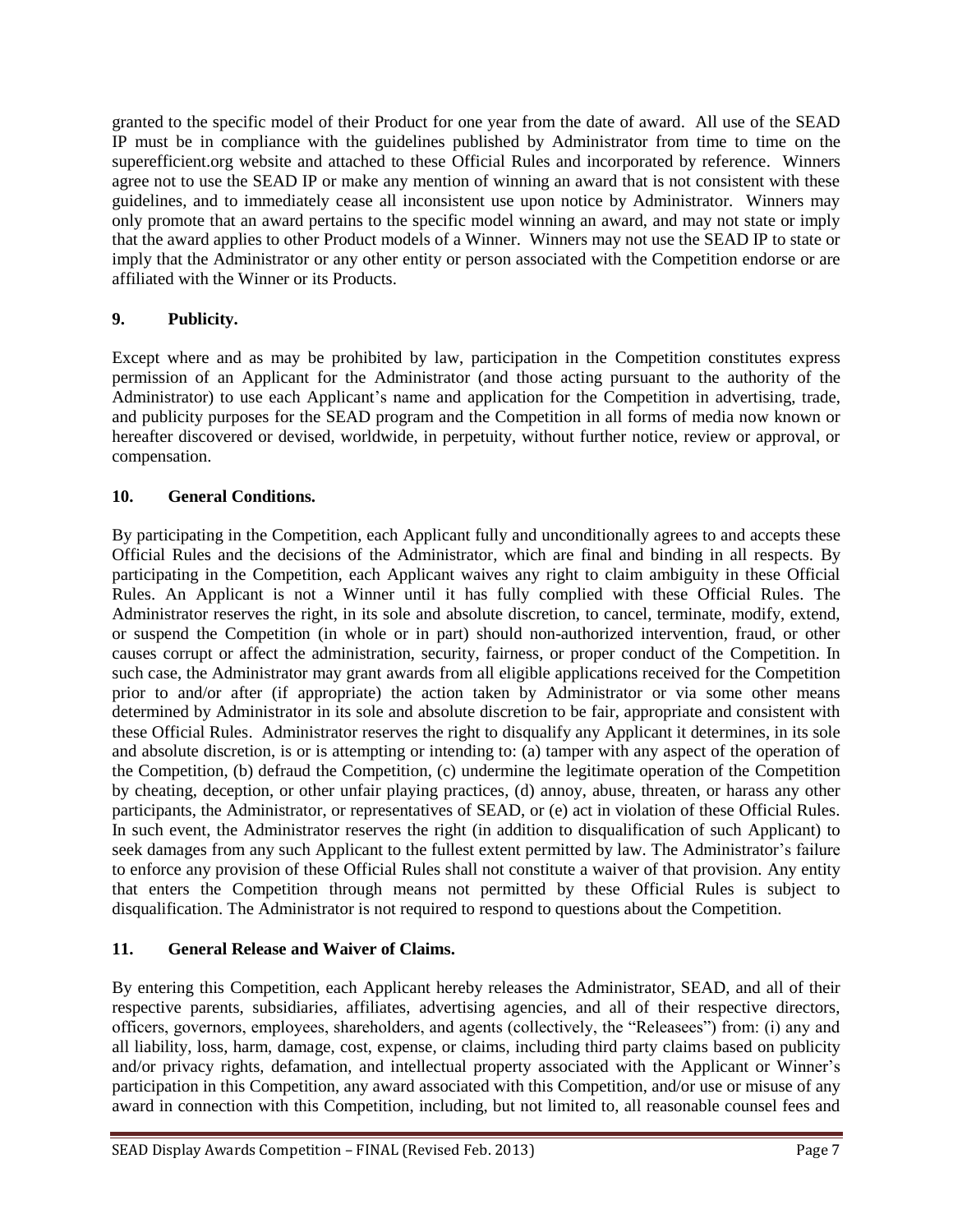court costs incurred; (ii) anything related to the Competition, or execution of this Competition (or participation therein), including preemption, cancellation, or rescheduling; and (iii) anything that may occur in connection with acceptance and/or use of the award or while participating in the Competition, even if caused or contributed to by the negligence of Releasees.

#### **12. Limitations of Liability.**

Neither Administrator's nor any other Releasee is responsible for lost, late, incomplete, stolen, misdirected, illegible, erroneous or incomplete applications. Neither Administrator nor any other Releasee is responsible for any incorrect or inaccurate information, whether caused by Applicant, tampering, or by any of the equipment or programming associated with or utilized in the Competition, and neither Administrator nor any Releasee assumes responsibility for any error, omission, defect, theft, destruction, or unauthorized access to the materials related to the Competition, or for any damage to any computer related to or resulting from participating in the or entity Competition. No responsibility is assumed by the Administrator for lost, late, mutilated, incomplete, illegible, stolen, misdirected, erroneous or delayed entries or e-mail; or for any computer, telephone, cable, satellite, network, electronic or on-line/Internet hardware or software malfunctions, failures, connections, or availability, or garbled or jumbled transmissions, or service provider/Internet/website use, accessibility or availability, or traffic congestion, or unauthorized human intervention, other errors of any kind, including without limitation, testing results, whether human, mechanical, electronic or network, or the incorrect or inaccurate capture of entry or other information or the failure to capture, or loss of, any such information. Any use of robotic, macro, automatic, programmed or like entry methods will void all such entries by such methods. No responsibility is assumed by the Administrator for any incorrect or inaccurate information, whether caused by Applicants, website users, testing organizations, tampering, hacking, Product testing or by any of the equipment or programming associated with or utilized in the Competition; and none of the Releasees assume any responsibility for any error, omission, interruption, deletion, defect, delay in operation of the Competition. IN NO EVENT WILL THE ADMINISTRATOR OR ANY RELEASEE BE RESPONSIBLE OR LIABLE FOR ANY INJURIES, CLAIMS, ACTIONS, DAMAGES, LOSSES, OR LIABILITY OF ANY KIND, INCLUDING DIRECT, INDIRECT, INCIDENTAL, CONSEQUENTIAL, OR PUNITIVE DAMAGES RESULTING FROM OR ARISING FROM PARTICIPATION IN, OR THE PRODUCTION, COMPETITION, OR ADMINISTRATION OF, THE COMPETITION, OR ACCEPTANCE, POSSESSION, USE, MISUSE, OR NONUSE OF AN AWARD. WITHOUT LIMITING THE FOREGOING, ALL AWARDS ARE PROVIDED "AS IS" WITHOUT WARRANTY OF ANY KIND, EITHER EXPRESS OR IMPLIED, INCLUDING BUT NOT LIMITED TO, THE IMPLIED WARRANTIES OF MERCHANTABILITY, FITNESS FOR A PARTICULAR PURPOSE, OR NON-INFRINGEMENT. SOME JURISDICTIONS MAY NOT ALLOW THE LIMITATIONS OR EXCLUSION OF LIABILITY FOR INCIDENTAL OR CONSEQUENTIAL DAMAGES OR EXCLUSION OF IMPLIED WARRANTIES, SO SOME OF THE ABOVE LIMITATIONS OR EXCLUSIONS MAY NOT APPLY TO YOU. CHECK YOUR LOCAL LAWS FOR ANY RESTRICTIONS OR LIMITATIONS REGARDING THESE LIMITATIONS OR EXCLUSIONS. ANY ATTEMPT BY AN APPLICANT OR ANY OTHER INDIVIDUAL TO DELIBERATELY UNDERMINE THE LEGITIMATE OPERATION OF THE CONTEST IS A VIOLATION OF CRIMINAL AND CIVIL LAWS, AND SHOULD ANY SUCH ATTEMPT BE MADE, THE ADMINISTRATOR RESERVES THE RIGHT TO SEEK DAMAGES FROM ANY SUCH PERSON OR ENTITY TO THE FULLEST EXTENT PERMITTED BY LAW.

#### **13. Choice of Law.**

All United States federal, state, and local laws and regulations apply to the Competition, regardless of Region. Applicants agree that: (1) any and all disputes, claims, and causes of action arising out of or connected with this Competition, or any award, or the determination of the Winners, shall be resolved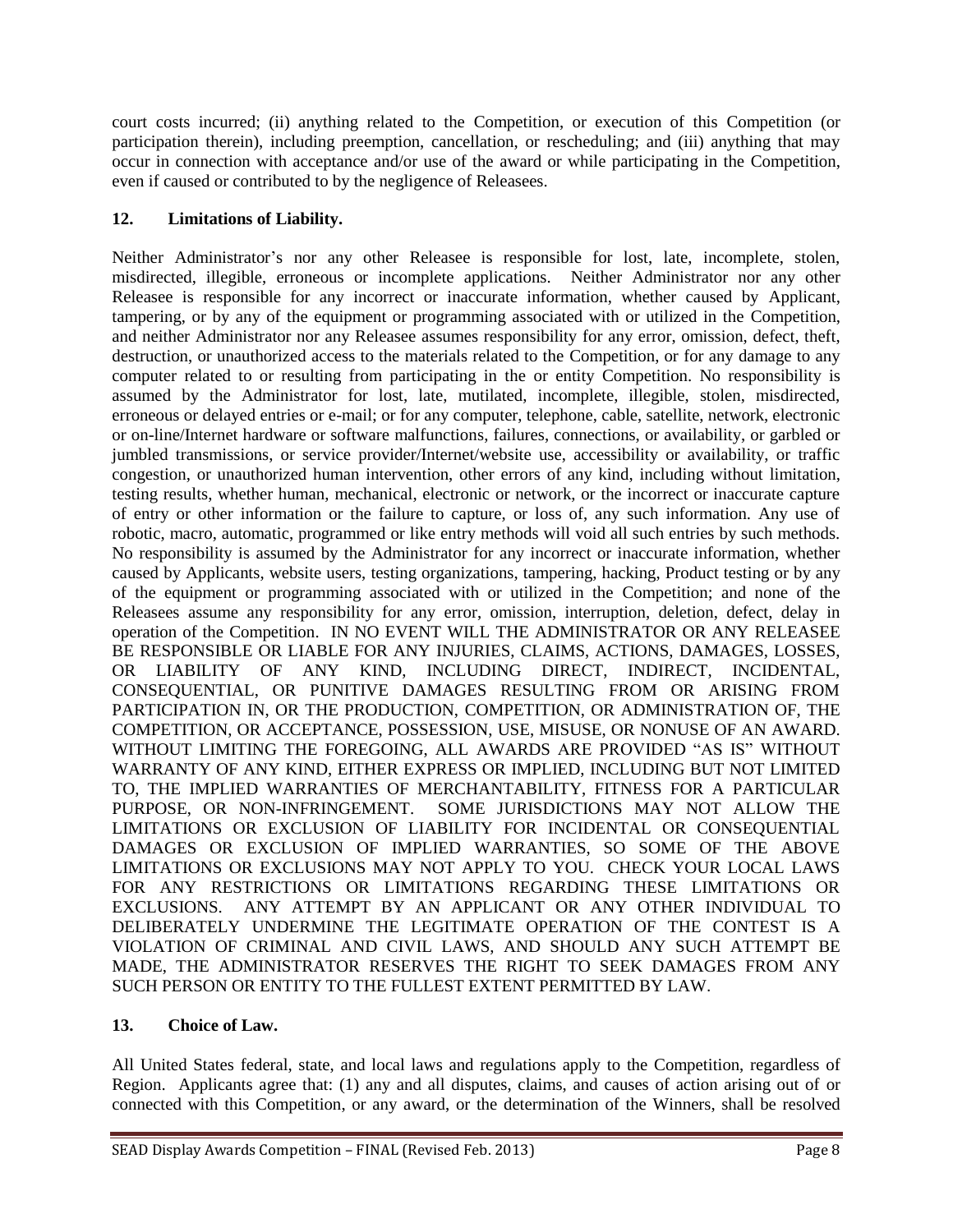individually, without resort to any form of class action; (2) any and all claims, judgments, and awards shall be limited to actual out-of-pocket costs incurred, including costs associated with entering this Competition but in no event attorneys' fees. All Applicants acknowledge and agree that the Competition shall be administered solely in the District of Columbia, United States of America, and that all issues and questions concerning the construction, validity, interpretation, and enforceability of these Official Rules, or the rights and obligations of Applicant and/or Administrator in connection with the Competition, shall be governed by, and construed solely and exclusively in accordance with, the laws of the District of Columbia, United States of America, without regard to conflicts of law/choice of law doctrine of any other jurisdiction, and all proceedings shall exclusively take place in the United States District Court for the District of Columbia. Applicant agrees to the exclusive jurisdiction of such court and waives any right to change of venue or any like right.

#### **14. Copy of Official Rules.**

Official Rules may be obtained by visiting Administrator's website at [www.superefficient.org](http://www.superefficient.org/) during the Competition Period.

#### **15. Copy of Winner's List.**

For a list of Winners visit the website of the Administrator located at www.superefficient.org.

Administrator: Collaborative Labeling & Appliance Standards Program (CLASP), 2021 L St. NW, Suite 502, Washington, DC 20036

© 2012. All Rights Reserved.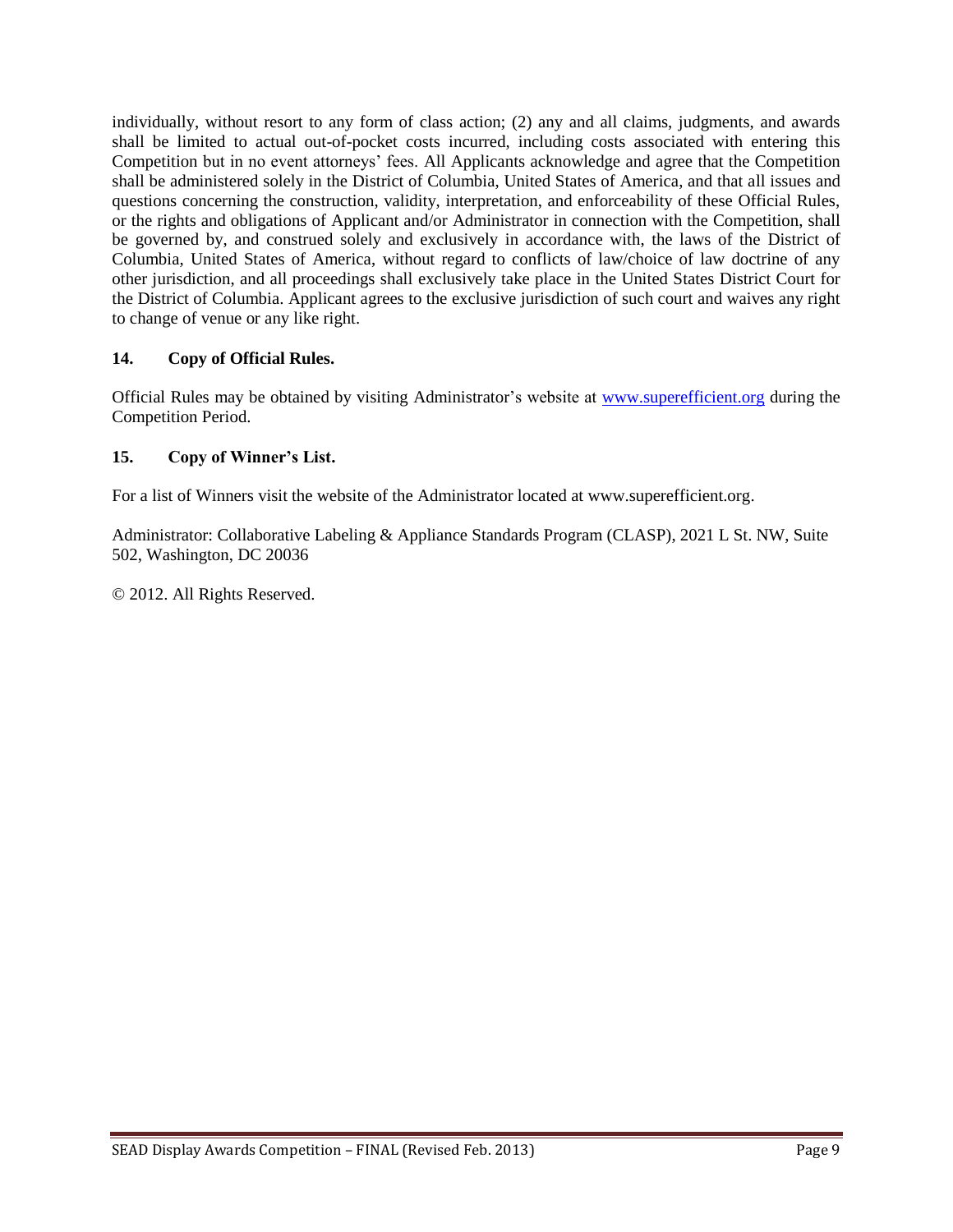### **SUPER-EFFICIENT EQUIPMENT AND APPLIANCE DEPLOYMENT (SEAD™) INITIATIVE GUIDELINES FOR USE OF INTELLECTUAL PROPERTY**

#### 1. **Use of SEAD Marks and References to the Competition.**

1.1 Subject to the Official Rules for the Super-efficient Equipment and Appliance Deployment ("SEAD") Initiative Awards Competition (the "Competition"), and using the same capitalized terms as used in the Official Rules unless indicated herein to the contrary, pursuant to these policies and guidelines ("Guidelines"), each Winner shall have a non-exclusive, nontransferrable, restricted, revocable limited right to use and refer to the phrase "**SEAD Global Efficiency Medal Winner**" (the "Phrase"), solely in a factual manner or context, and solely in connection with materials or activities specifically related to the particular Winning Product that (i) have been previously reviewed and approved by the Administrator in the first instance; and (ii) must comply with the Guidelines at all times. Once the use of the Phrase and SEAD name in materials or activities has been approved by the Administrator, subsequent materials or activities that do not alter or modify the use of the Phrase or SEAD name need not be submitted for approval. Except upon the prior written consent of the Administrator in each instance, the Phrase and SEAD name must only be used in association with the Winning Product as submitted in the contest where the model and release number are identical. For the avoidance of doubt, the Phrase and SEAD name may not be used in any way or for any purposes whatsoever in connection or association with other non-Winning products or models that may be considered upgrades or derivatives of the Winning Product.

1.2

1.2.1 Any use or reference of the Phrase or to the SEAD name beyond use in a factual manner or context (for example, packaging, advertising, marketing materials and/or the Contest entry's website for the Winning Product), shall require the winner to:

1.2.1.1 obtain written permission from the Administrator prior to its use or distribution, including where such approval is contingent on strict adherence to the Guidelines.

1.2.1.2 maintain the quality controls and abide by the minimum standards of quality control provided in the Guidelines.

1.2.1.3 execute such further documents, assignments, agreements, and instruments and take any further acts as the Administrator may deem necessary and reasonably request in order to effectuate these terms.

1.2.2 The Administrator will retain all rights, including intellectual property rights, associated with the Phrase (and any variants) and the SEAD name and reserves the right to monitor and/or police the use of the Phrase or any other reference to SEAD names, marks or trademarks, including without limitation, on any Winning Product or other materials associated with the Winning Product.

1.2.3 It is understood the Guidelines may be updated and/or modified periodically in the Administrator's sole discretion, and you agree to accept and be bound by any updates and/or modifications. You further agree to abide by your use or reference of the Phrase or any other SEAD names or marks in a manner expressly consistent with the minimum standard of quality controls specified and as updated and/or modified in the Guidelines.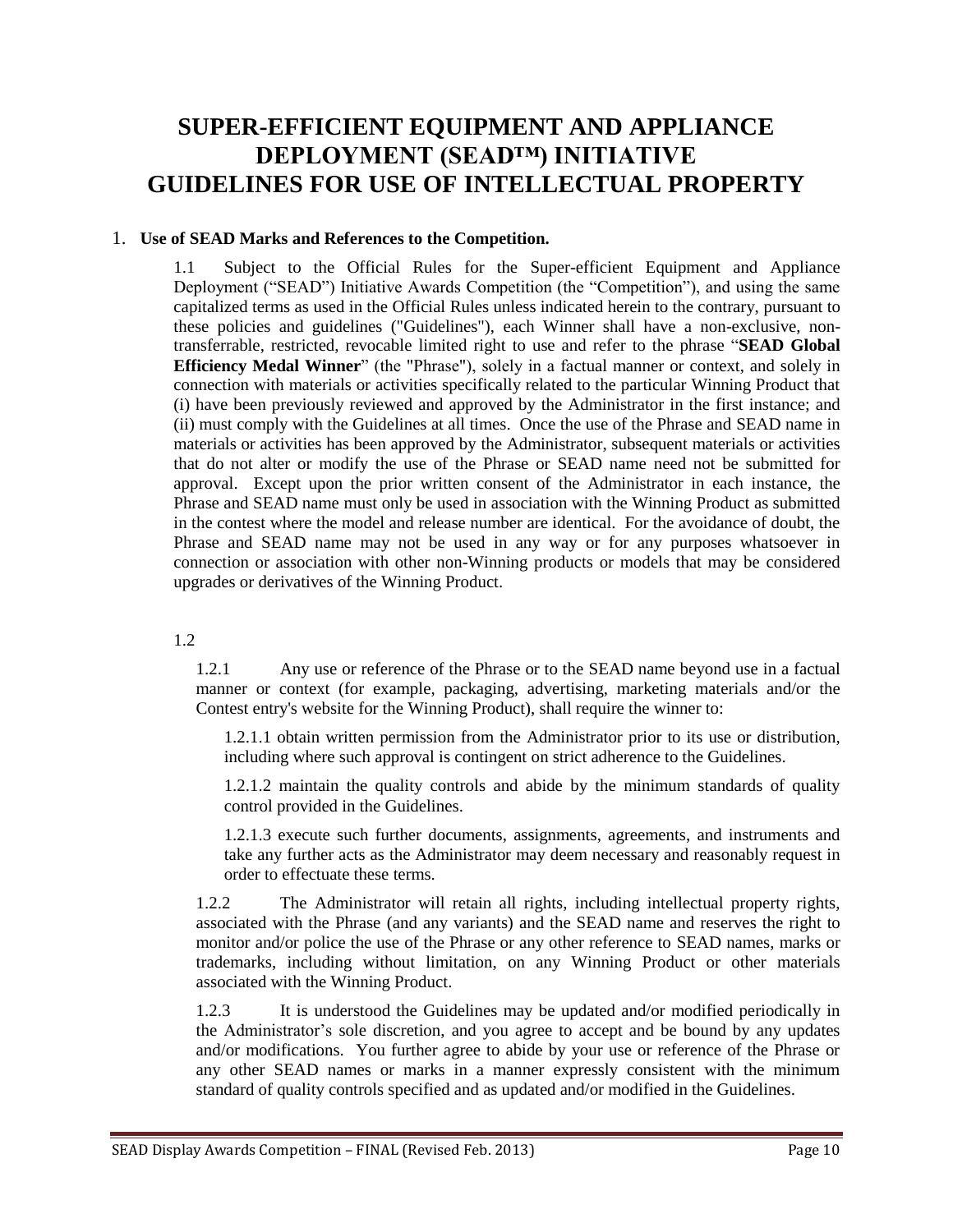#### **2**. **Intellectual Property and Publicity Rights.**

2.1 As between the Applicants and Administrator, the Administrator is the owner of the service mark/trademark **SEAD**. Applicant acknowledges the Administrator's exclusive right, title and interest in and to the SEAD name and will not, at any time, do or cause to be done any act or thing contesting or impairing such rights, titles and interests. Applicant further acknowledge that the sole right granted to a Winner under these Guidelines and the Official Rules is to use the Phrase solely and specifically in connection with those materials or activities associated with the Winning Product and that are previously approved by the Administrator as a result of winning the Competition, and for no other purpose whatsoever. Any and all goodwill that arises from your use of the Phrase will inure to the sole benefit of SEAD.

2.2 Applicant agrees not to challenge, oppose, petition to cancel or otherwise attack the validity of the SEAD name or trademark and/or the Administrator's ownership thereof. You acknowledge that you have no right, title or interest in the Phrase or the SEAD name, and that nothing in these Guidelines or the Official Rules shall be construed as an assignment of any right, title or interest in the Phrase or the SEAD name, except the limited right to use and refer to the Phrase as provided in this agreement and under these Guidelines.

2.3 Applicant acknowledges and agrees that the Administrator has complete authority to control use of the SEAD name or marks. Applicant shall use the Phrase in strict compliance with the provisions of the Official and in conformity with the Guidelines, as amended from time to time. Should Applicant fail to comply with the Guidelines as outlined in the Appendix, or fail to maintain proper quality controls and/or act, behave and/or do anything to negatively impact the goodwill and/or the SEAD name, the Administrator shall have the right in its sole discretion to terminate the rights granted under these Official Rules or Guidelines at any time.

2.4 Applicant acknowledges and agrees that the Administrator shall have the sole right and discretion to determine whether any action should be taken to terminate unauthorized use of the Phrase or the SEAD name, or settle any proceeding brought by SEAD to terminate such unauthorized use. All proceeds from any enforcement action shall belong exclusively to the Administrator.

2.5 By participating in this Competition, Applicant agrees and hereby grants the Administrator permission to use statements, quotes, testimonials, photographs, designs, models, and/or any other material(s) provided by you as part of the Competition entry, as well as your name, photograph, likeness, and, if applicable, the name of eligible Applicant's company and affiliation, for advertising, and/or promotional purposes without any additional compensation to eligible contestant unless prohibited by law. Applicant retains ownership of the Products' intellectual property rights in the Competition entry, subject to the Administrator's rights to reprint, display, reproduce, perform, and exhibit the Competition entry for advertising and/or promotional purposes. By participating in this Competition, Applicant agrees that any materials we generate in reviewing and accessing the Products is the sole property of the Administrator.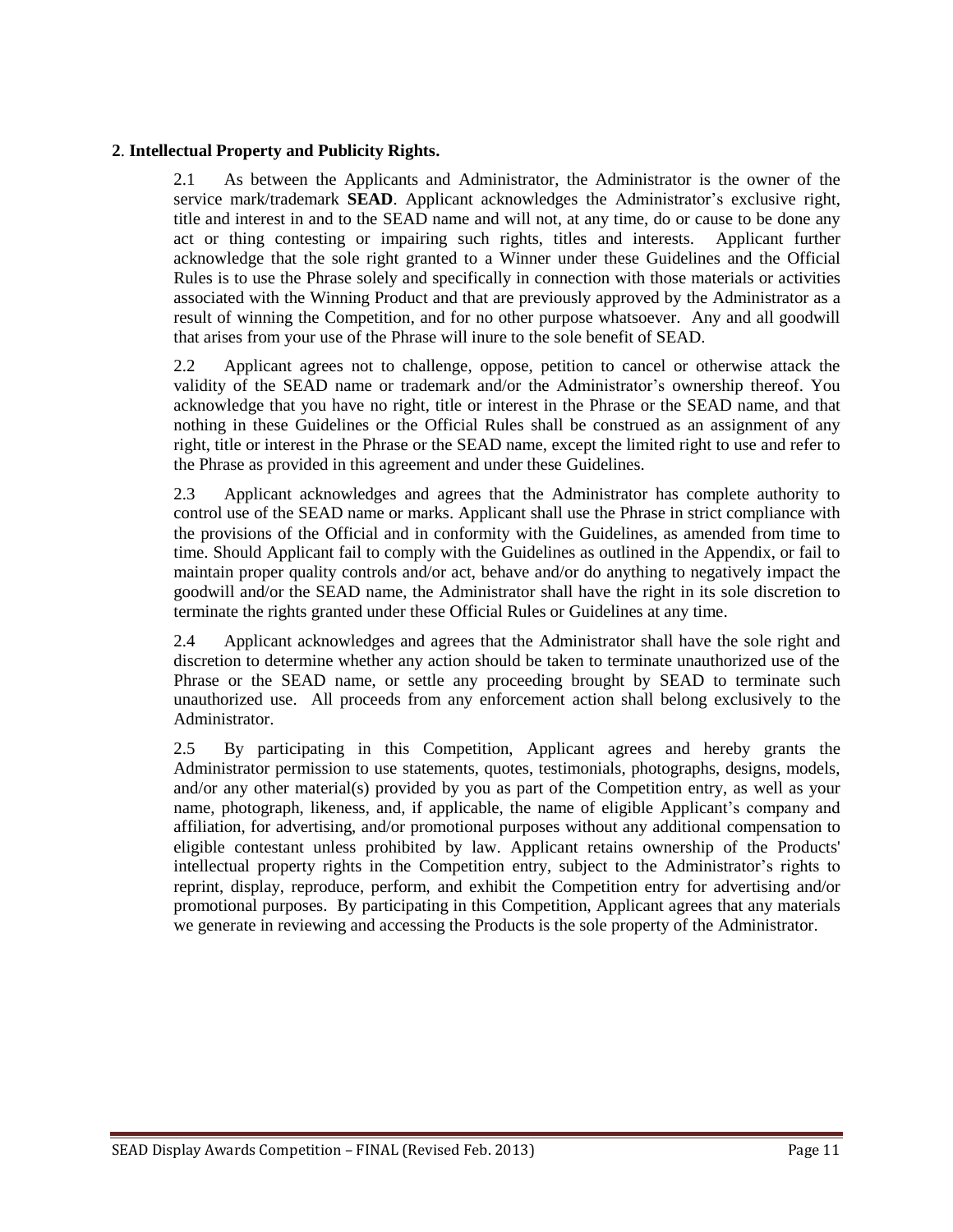## **SUPER-EFFICIENT EQUIPMENT AND APPLIANCE DEPLOYMENT (SEAD™) INITIATIVE SCHEDULE 1: TESTING**

#### **S1.1 Displays**

 $\overline{a}$ 

#### **S1.1.1 Test measurement standard**

The Test Method for the Version 6.0 ENERGY STAR Product Specification for Displays (the "Test Method") shall be used for verification testing in the Competition, with variations as specified herein.

#### **S.1.1.2 Power Allowances for functionalities in "Sleep Mode" <sup>11</sup>**

The following power allowances for Sleep Mode are permitted for Products with the specified additional functionalities:

| <b>Additional</b><br><b>Functionality</b>  | <b>Included Types</b>                                               | <b>Power</b><br><b>Allowance</b><br>(watts) |
|--------------------------------------------|---------------------------------------------------------------------|---------------------------------------------|
| <b>Bridge</b><br>$Connection12$            | $\overline{UBB}$ 1.x                                                | 0.1                                         |
|                                            | $USB$ 2.x                                                           | 0.5                                         |
|                                            | DisplayPort, Thunderbolt, USB 3.x                                   | 0.7                                         |
| <b>Network</b><br>Capability <sup>13</sup> | Wi-Fi                                                               | 2.0                                         |
|                                            | <b>Fast Ethernet</b>                                                | 0.2                                         |
|                                            | Gigabit Ethernet                                                    | 1.0                                         |
| <b>Sensor</b>                              | <b>Occupancy Sensor</b>                                             | 0.5                                         |
| <b>Memory</b>                              | Flash memory-card/smart-card readers, camera interfaces, PictBridge | 0.2                                         |

 $11$  As defined in the Version 6.0 ENERGY STAR Product Specification for Displays.

 $12$  A physical connection between two hub controllers, typically, but not limited to, USB or FireWire, which allows for expansion of ports typically for the purpose of relocating the ports to a more convenient location or increasing the number of available ports (Ref: Version 6.0 ENERGY STAR Product Specification for Displays)..

<sup>&</sup>lt;sup>13</sup> An ability to obtain an IP address when connected to the network (Ref: Version 6.0 ENERGY STAR Product Specification for Displays).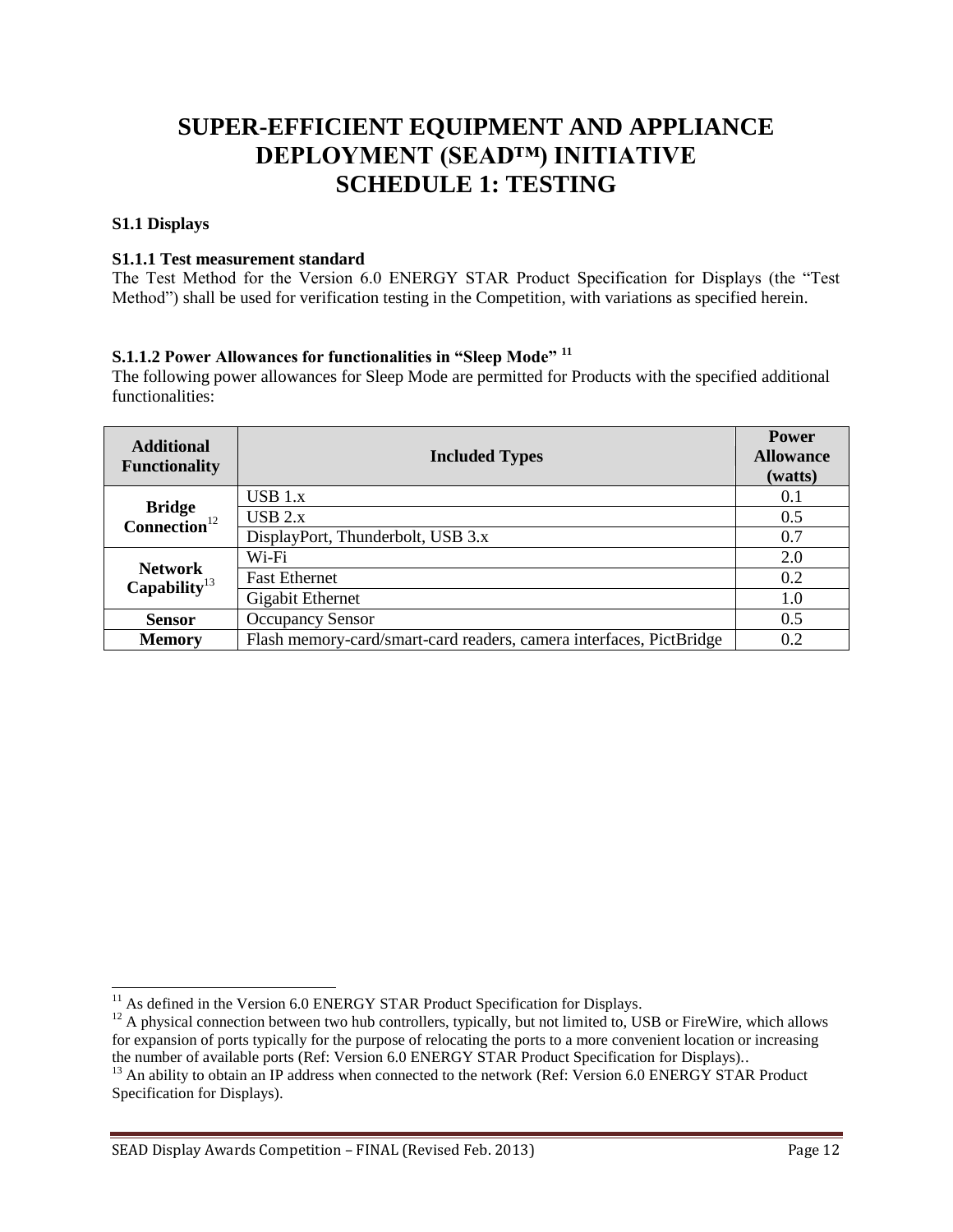## **SUPER-EFFICIENT EQUIPMENT AND APPLIANCE DEPLOYMENT (SEAD™) INITIATIVE ATTACHMENT A: DECLARATION OF PERFORMANCE**

| <b>Applicant Details</b>                                                                                                                                |          |                               |  |  |
|---------------------------------------------------------------------------------------------------------------------------------------------------------|----------|-------------------------------|--|--|
| <b>Applicant Name</b>                                                                                                                                   |          |                               |  |  |
| <b>Applicant Company Name</b>                                                                                                                           |          |                               |  |  |
| <b>Applicant Company Postal Address</b>                                                                                                                 |          |                               |  |  |
| <b>Applicant Company Street Address</b>                                                                                                                 |          |                               |  |  |
| <b>Applicant Telephone</b>                                                                                                                              |          |                               |  |  |
| <b>Applicant Facsimile</b>                                                                                                                              |          |                               |  |  |
| <b>Applicant Email Address</b>                                                                                                                          |          |                               |  |  |
| <b>Manufacturer Details (if different from above)</b>                                                                                                   |          |                               |  |  |
| <b>Manufacturer Contact Name</b>                                                                                                                        |          |                               |  |  |
| <b>Manufacturer Company Name</b>                                                                                                                        |          |                               |  |  |
| <b>Manufacturer Street Address</b>                                                                                                                      |          |                               |  |  |
| <b>Manufacturer Postal Address</b>                                                                                                                      |          |                               |  |  |
| Manufacturer Telephone                                                                                                                                  |          |                               |  |  |
| <b>Manufacturer Facsimile</b>                                                                                                                           |          |                               |  |  |
| Manufacturer Email Address                                                                                                                              |          |                               |  |  |
|                                                                                                                                                         |          | <b>Product Details</b>        |  |  |
| <b>Award Category</b>                                                                                                                                   |          | <b>Commercially Available</b> |  |  |
|                                                                                                                                                         |          | <b>Emerging Technology</b>    |  |  |
| <b>Model Number</b>                                                                                                                                     |          |                               |  |  |
| <b>Power Supply Type</b>                                                                                                                                | Internal | <b>External</b>               |  |  |
| <b>Brand Name</b>                                                                                                                                       |          |                               |  |  |
| <b>Country of Manufacturer</b>                                                                                                                          |          |                               |  |  |
| For Emerging Technology products,<br>provide a short description of efficiency-<br>related design features (Provide an<br>additional sheet if required) |          |                               |  |  |